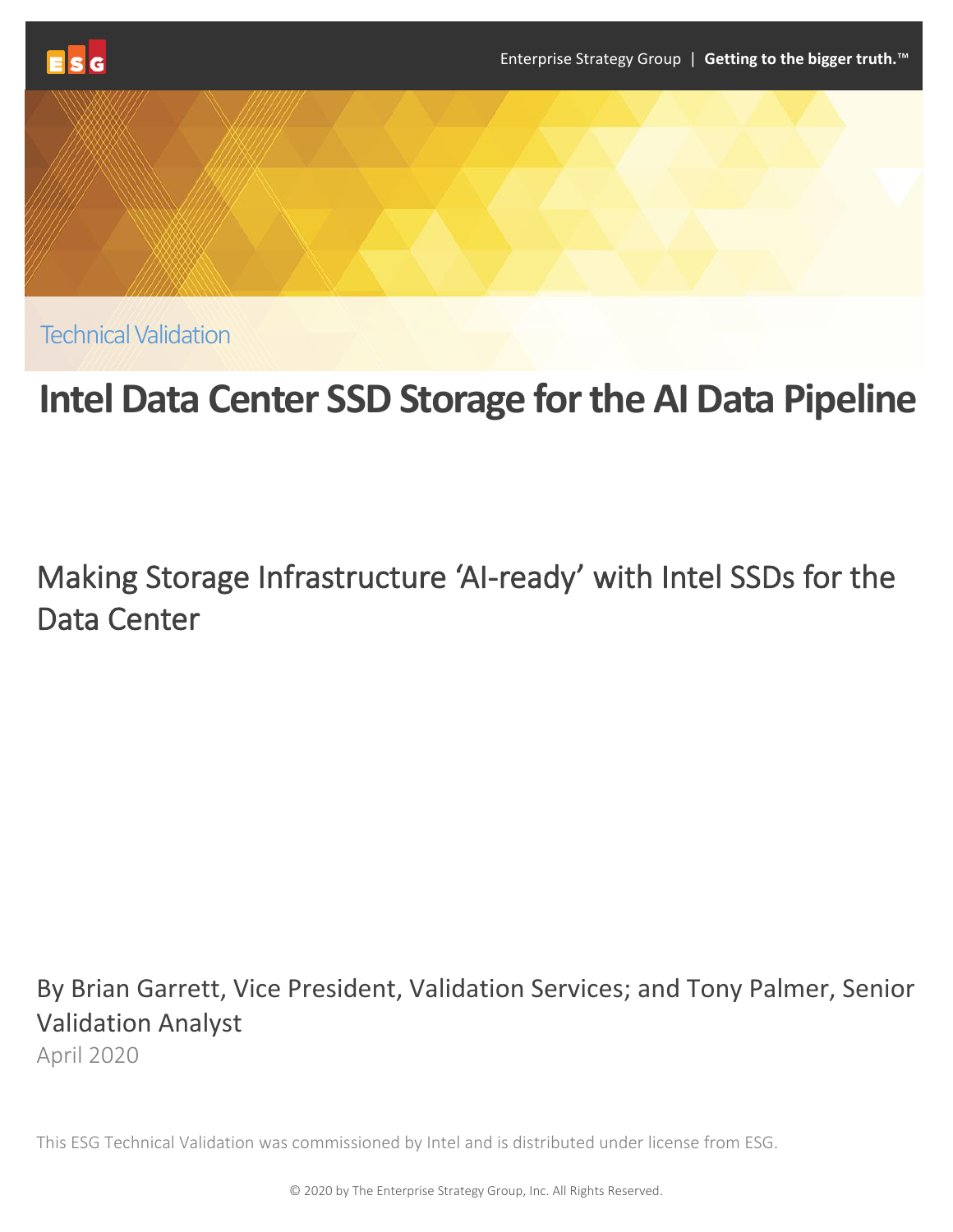

#### **Contents**

#### ESG Technical Validations

The goal of ESG Technical Validations is to educate IT professionals about information technology solutions for companies of all types and sizes. ESG Technical Validations are not meant to replace the evaluation process that should be conducted before making purchasing decisions, but rather to provide insight into these emerging technologies. Our objectives are to explore some of the more valuable features and functions of IT solutions, show how they can be used to solve real customer problems, and identify any areas needing improvement. The ESG Validation Team's expert third-party perspective is based on our own hands-on testing as well as on interviews with customers who use these products in production environments.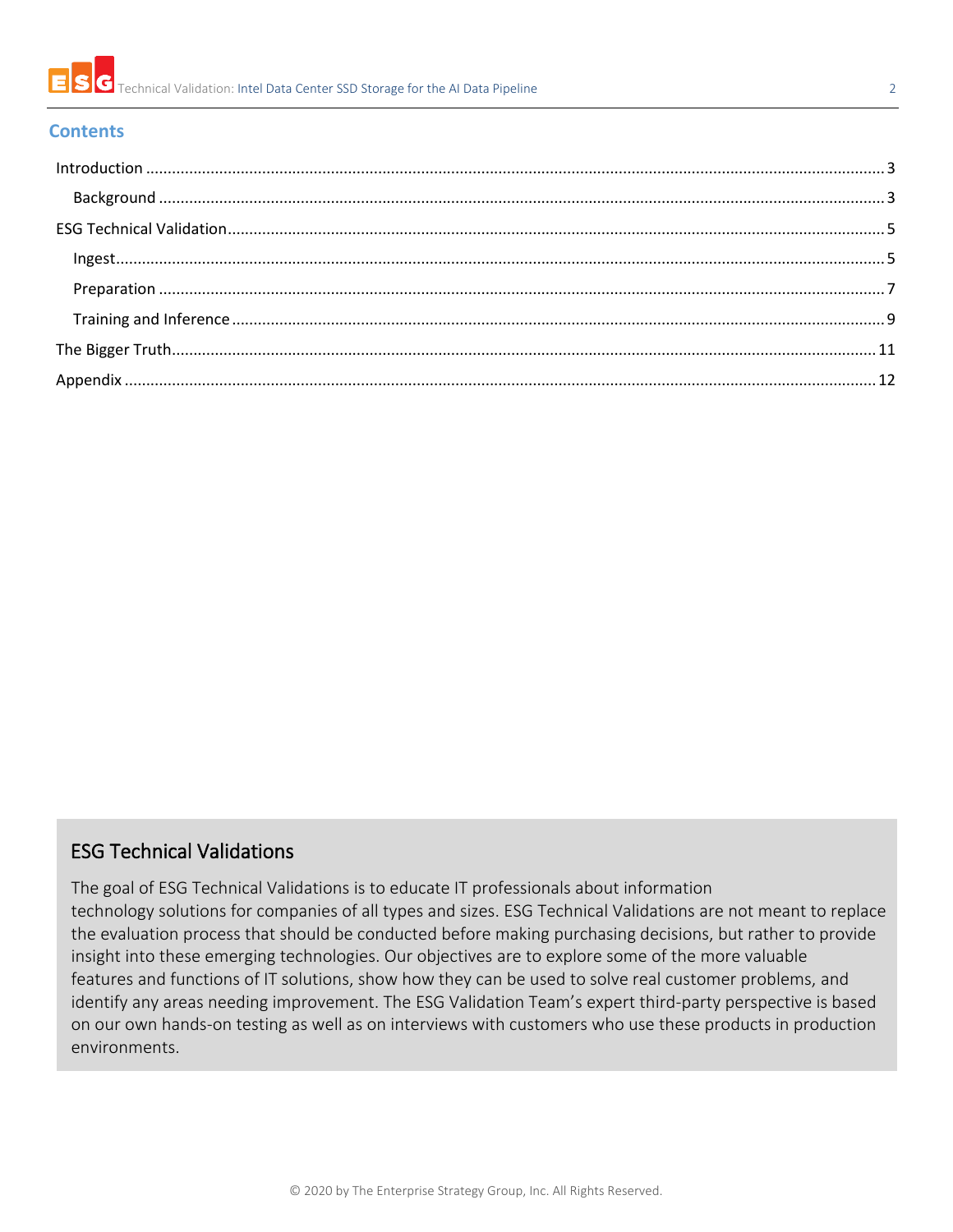

#### <span id="page-2-0"></span>**Introduction**

This ESG Technical Validation explores the performance and efficiency benefits of Intel Data Center SSDs as a storage media foundation for all of the stages of the AI data pipeline.

#### <span id="page-2-1"></span>**Background**

ESG research on AI and machine learning (ML) reveals that AI and ML are already widely adopted, and are marching toward ubiquity, with 50% of respondents confirming that they have already adopted AI/ML technology, and 50% expecting to use AI/ML within 12 months of the survey.<sup>1</sup> ESG also asked organizations which technology features are—or likely will be—most important in their consideration of the infrastructure solutions used to support AI/ML initiatives. As seen in [Figure 1,](#page-2-2) storage is the most cited technology consideration for AI infrastructure.

#### <span id="page-2-2"></span>**Figure 1. Top Five AI Technology Features Prioritized for AI Infrastructure**



Which of the following technology features are–or likely will be–most important in your organization's consideration of the infrastructure solution(s) used to support its AI/ML initiatives? (Percent of respondents, N=300, three responses accepted)

With the rising demand for instantaneous, actionable insight, organizations have found that the adoption of data lakes is an effective approach for anchoring modern data platforms that look to serve multiple business units and processes that cross business unit domains. ESG asked organizations about data lake usage and 60% responded that they are either already using a data lake, are planning to implement one, or are evaluating the technology. When asked about their objectives for utilizing a data lake technology solution, the most cited response was to improve scalability, cited by 39% of responses.<sup>2</sup> Clearly, AI/ML is fast becoming a business-critical component of IT, and highly performant and scalable storage is a key to success.

*Source: Enterprise Strategy Group*

<sup>1</sup> Source: ESG Master Survey Results, *[Artificial Intelligence and Machine Learning: Gauging the Value of Infrastructure](https://research.esg-global.com/reportaction/aimlmsr/Toc)*, March 2019. All ESG research references and charts in this technical validation have been taken from this research report, unless otherwise noted. <sup>2</sup> Source: ESG Brief, *[Will Data Lakes Drown Enterprise Data Warehouses?,](https://research.esg-global.com/reportaction/DataLakes_V_DataWarehousesMar2020/Toc)* March 2020.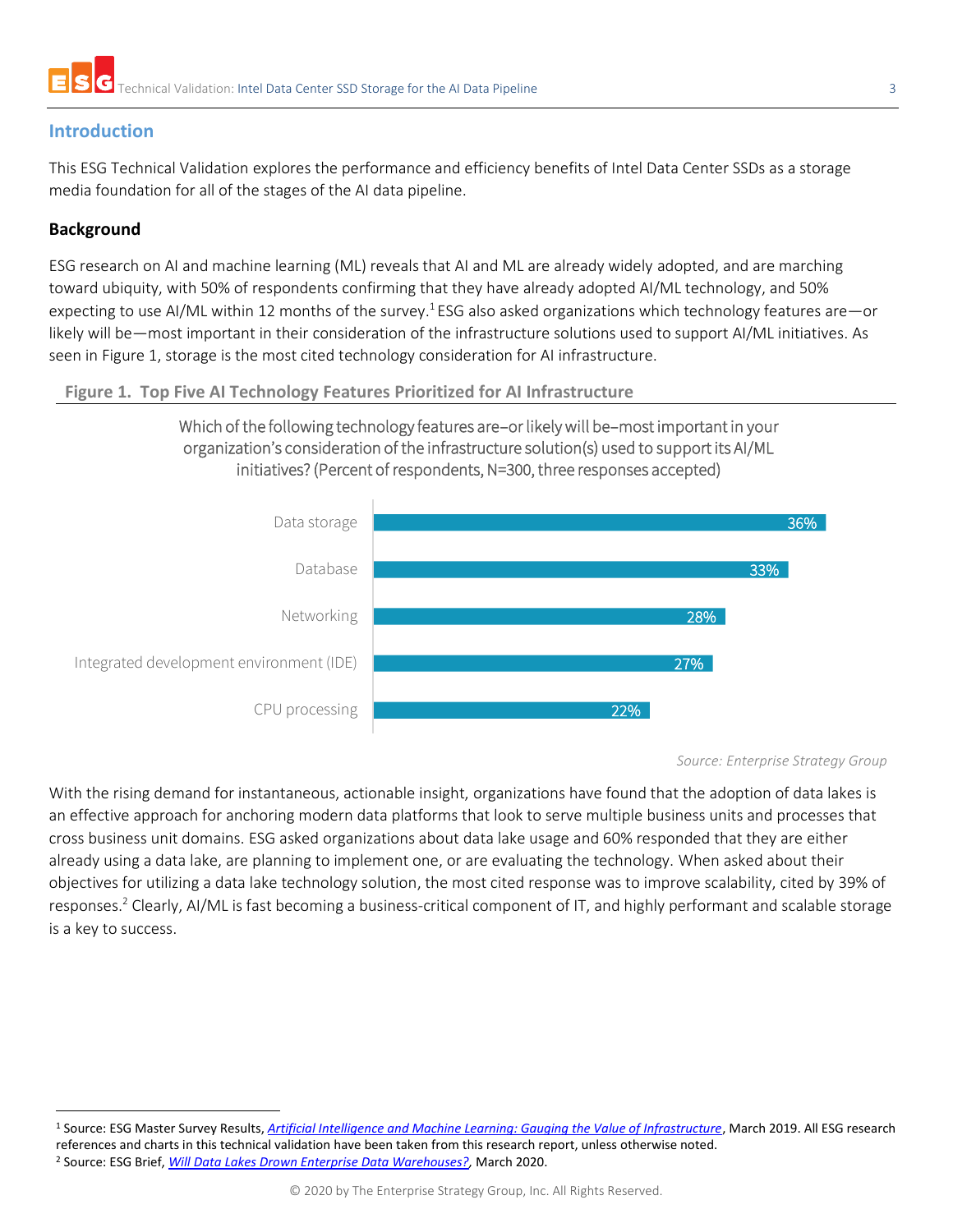#### **Intel Data Center SSDs for the AI Data Storage Pipeline**

Across the AI data pipeline, I/O requirements are unpredictable, widely variable, and extremely demanding. Data set sizes have a wide range; petabytes of raw ingested data are refined down to gigabytes of structured and semi-structured data for training and complete their journey as kilobyte-sized trained models. Workloads and access patterns vary significantly as well, and AI storage must satisfy the demanding requirements of high throughput and extremely low latency.

AI storage workload requirements start with ingest, where raw data is collected concurrently from various sources. Ingest is mostly sequential writes, periodically destaging to capacity storage. Ingested data is used in the training phase. Preparation is an iterative process that incorporates highly concurrent reads and writes, with random and sequential access patterns. Training needs ultra-low latency, high bandwidth random reads to maximize model accuracy while minimizing training time. Inference is where the trained model is used to make decisions. Storage requirements are complex here as well; low latency reads and writes speed both time to insight and real-time decision making.





*Source: Enterprise Strategy Group*

Leveraging storage that is efficient, performant, available, and flexible enough to service performance and capacity requirements tiers of the AI data pipeline is a key to success when architecting a future-proof AI infrastructure. Typical HDDs and SSDs are well suited to meet the growing capacity requirement of AI workloads, but pairing Intel NAND SSDs with performance-optimized Intel Optane SSDs yields a tiered approach that's ideally suited to address the AI business objectives across all of the phases of the AI data pipeline (see [Table 1\)](#page-3-0).

<span id="page-3-0"></span>**Table 1. Accelerating AI Business Objectives with Intel Data Center SSDs**

|                                | Ingest                                                                | <b>Preparation</b> | <b>Train</b>               | <b>Infer</b>              |
|--------------------------------|-----------------------------------------------------------------------|--------------------|----------------------------|---------------------------|
| <b>Al Business Objectives</b>  | Collect more to                                                       | Streamline data    | <b>Accelerate learning</b> | Quicken insight           |
|                                | learn faster                                                          | preparation        | from existing data         | from new data             |
| <b>Intel Optane SSD versus</b> | Better bulk write                                                     | Faster             | Lower latency for          | <b>Better performance</b> |
| <b>NAND SSD benefits</b>       | throughput and                                                        | read/modify/write  | compute and read-          | for read/write            |
|                                | endurance                                                             | performance        | intensive workloads        | workloads                 |
| <b>Intel NAND SSD versus</b>   | Scale capacity without sacrificing availability or performance per GB |                    |                            |                           |
| <b>HDD benefits</b>            | Higher storage efficiency with lower power/cooling per GB             |                    |                            |                           |

*Source: Enterprise Strategy Group*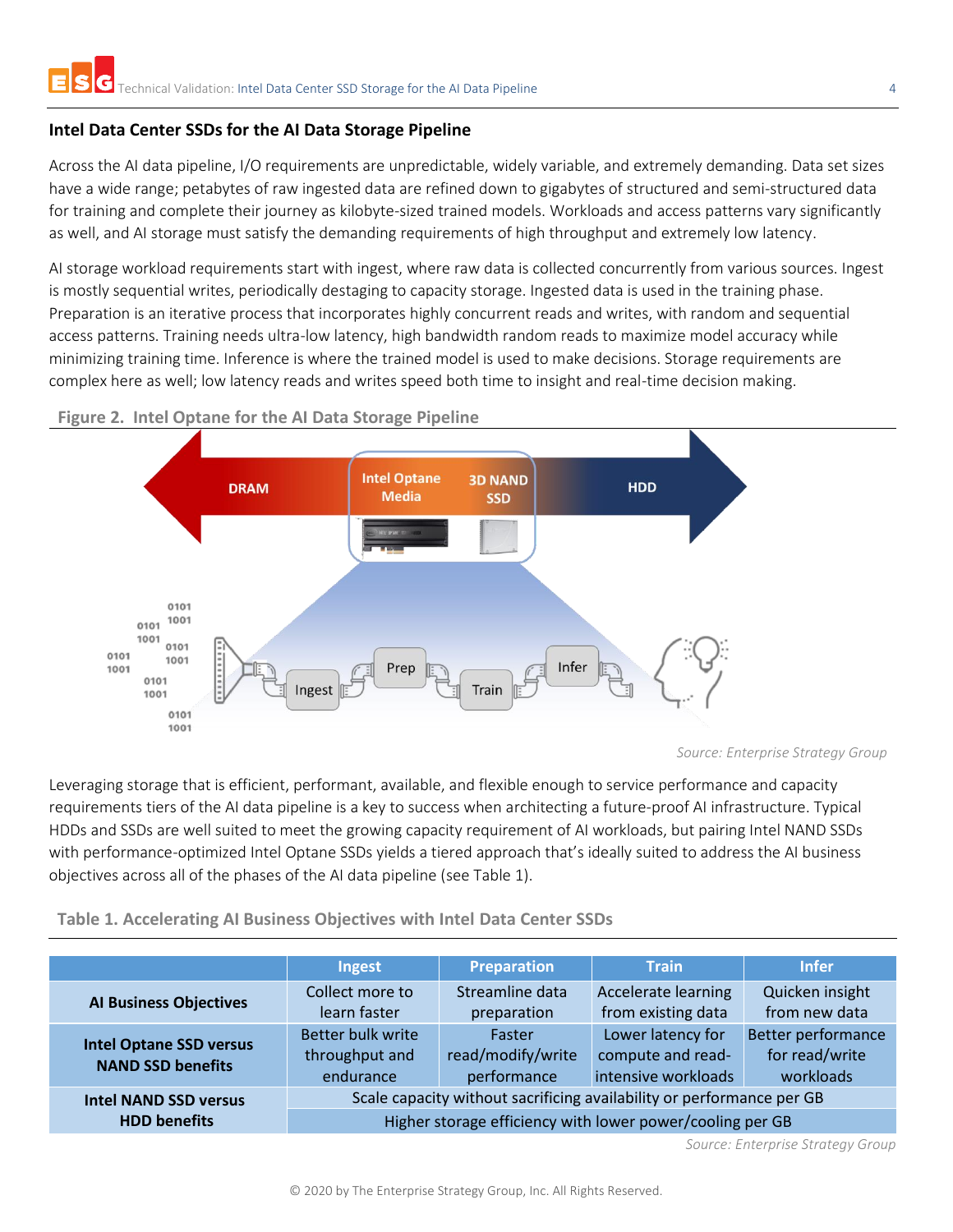A comparison of the storage media specifications for a pair of prototypical Intel NAND SSD and Intel Optane SSD devices is summarized in [Table 2.](#page-4-2) Intel Optane SSDs are 3.7 times faster for the write workloads during the ingest, preparation, and inference phases of the AI pipeline, and 3.6 times faster for training and inference read workloads.

|                                       | <b>Intel</b><br><b>NAND</b><br>SSD <sup>3</sup> | <b>Intel</b><br><b>Optane</b><br>SSD <sup>4</sup> | Al pipeline impact                       |
|---------------------------------------|-------------------------------------------------|---------------------------------------------------|------------------------------------------|
| Write response (usec)                 | 37                                              | 10                                                | 3.7x faster ingest/preparation/inference |
| Read response (usec)                  | 36                                              | 10                                                | 3.6x faster training/inference           |
| Endurance DWPD (drive writes per day) | 3                                               | 60                                                | 20x better for ingest/preparation        |

<span id="page-4-2"></span>**Table 2. Quantifying the Intel Storage Media Advantage for AI Workloads**

*Source: Enterprise Strategy Group*

Storage media endurance is an especially important consideration for emerging AI workloads that are ingesting massive real-time data sets. The number of full drive writes per day (DWPD) that a storage device can sustain before it "wears out" is a good way to compare the endurance of NAND and Optane SSDs. A 60 DWPD endurance rating of Intel Optane SSD (20x better than NAND SSD) is well suited for the write intensive nature of the ingest and preparation phases of the AI pipeline. The next section of this report explores how these low level device specifications translate into application level performance benefits for each stage of the AI pipeline.

#### <span id="page-4-0"></span>**ESG Technical Validation**

ESG leveraged performance benchmark results that were documented in previously published and publicly available reports from ESG, Splunk, and the University of California San Diego with a goal of quantifying the performance benefits of Intel Data Center SSDs for each stage of the AI data pipeline. Instead of using AI and machine learning storage performance benchmark tools that weren't generally available when this report was written, the I/O characteristics of each phase of the AI pipeline were cross referenced with existing benchmark results with a goal of quantifying the performance benefits of Intel Data Center SSDs.

#### <span id="page-4-1"></span>**Ingest**

ESG first looked at AI ingest, where raw data is collected concurrently from various sources with a goal of accelerating the time that's needed to collect data for insight and analysis. The I/O profile for AI ingest is typically 100% sequential writes.

This test compared the performance of Optane SSD to traditional NAND SSD for 32KB index writes during a real-world balanced Splunk Enterprise analytics workload with a mix of ingest, index, and search operations occurring in parallel.<sup>5</sup> As shown i[n Figure 3,](#page-5-0) Intel Optane SSDs delivered more IOPS (22%) with significantly faster latency (59%).

<sup>&</sup>lt;sup>3</sup> [Intel D3-S4610](https://ark.intel.com/content/www/us/en/ark/products/134919/intel-ssd-d3-s4610-series-480gb-2-5in-sata-6gb-s-3d2-tlc.html)

<sup>4</sup> [Intel DC P4800X Optane SSD](https://ark.intel.com/content/www/us/en/ark/products/97161/intel-optane-ssd-dc-p4800x-series-375gb-2-5in-pcie-x4-3d-xpoint.html)

<sup>5</sup> The configuration and testing methodology is summarized in the Appendix and documented in detail in this report: *[High-Performance Data](https://www.intel.com/content/dam/www/public/us/en/documents/reference-architectures/high-performance-data-analytics-with-splunk-brief.pdf)  [Analytics with Splunk on Intel Hardwar](https://www.intel.com/content/dam/www/public/us/en/documents/reference-architectures/high-performance-data-analytics-with-splunk-brief.pdf)e*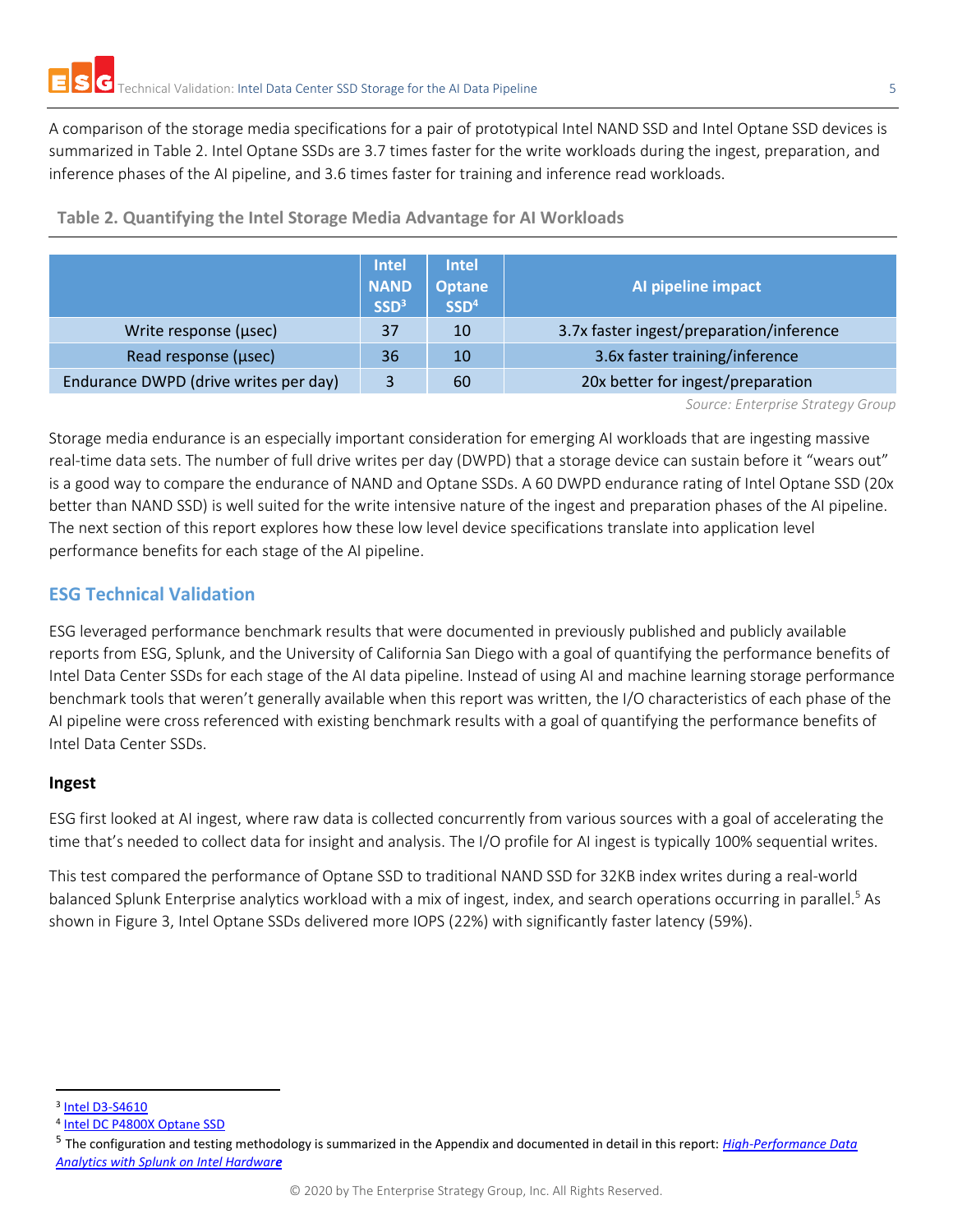#### <span id="page-5-0"></span>**Figure 3. AI Ingest: Collect More Data Faster**



#### **AI Ingest: Collect More Data Faster**

(Splunk Enterprise Intelligence Platform, 32KB Indexer Write Workload)

A second ingest test compared the performance of Optane SSD and traditional NAND SSD for write caching during a 64KB sequential write workload with a 1.2TB working set for 75 minutes.<sup>6</sup> As shown in [Figure 4,](#page-5-1) Intel Optane SSDs sustained a high level of ingest workload throughput (2,500 MB/sec) during an aggressive cache destage to capacity storage, where NAND SSD performance dropped by 39% and stayed there for the remaining hour of the test.

<span id="page-5-1"></span>



*Source: Enterprise Strategy Group*

*Source: Enterprise Strategy Group*

<sup>6</sup> The configuration and testing methodology is summarized in the Appendix and documented in detail in this ESG Technical Validation: *[Dell EMC](https://www.esg-global.com/validation/esg-technical-validation-dell-emc-vxrail-with-intel-xeon-scalable-processors-and-intel-optane-ssds)  [VxRail with Intel Xeon Scalable Processors and Intel Optane SSDs](https://www.esg-global.com/validation/esg-technical-validation-dell-emc-vxrail-with-intel-xeon-scalable-processors-and-intel-optane-ssds)*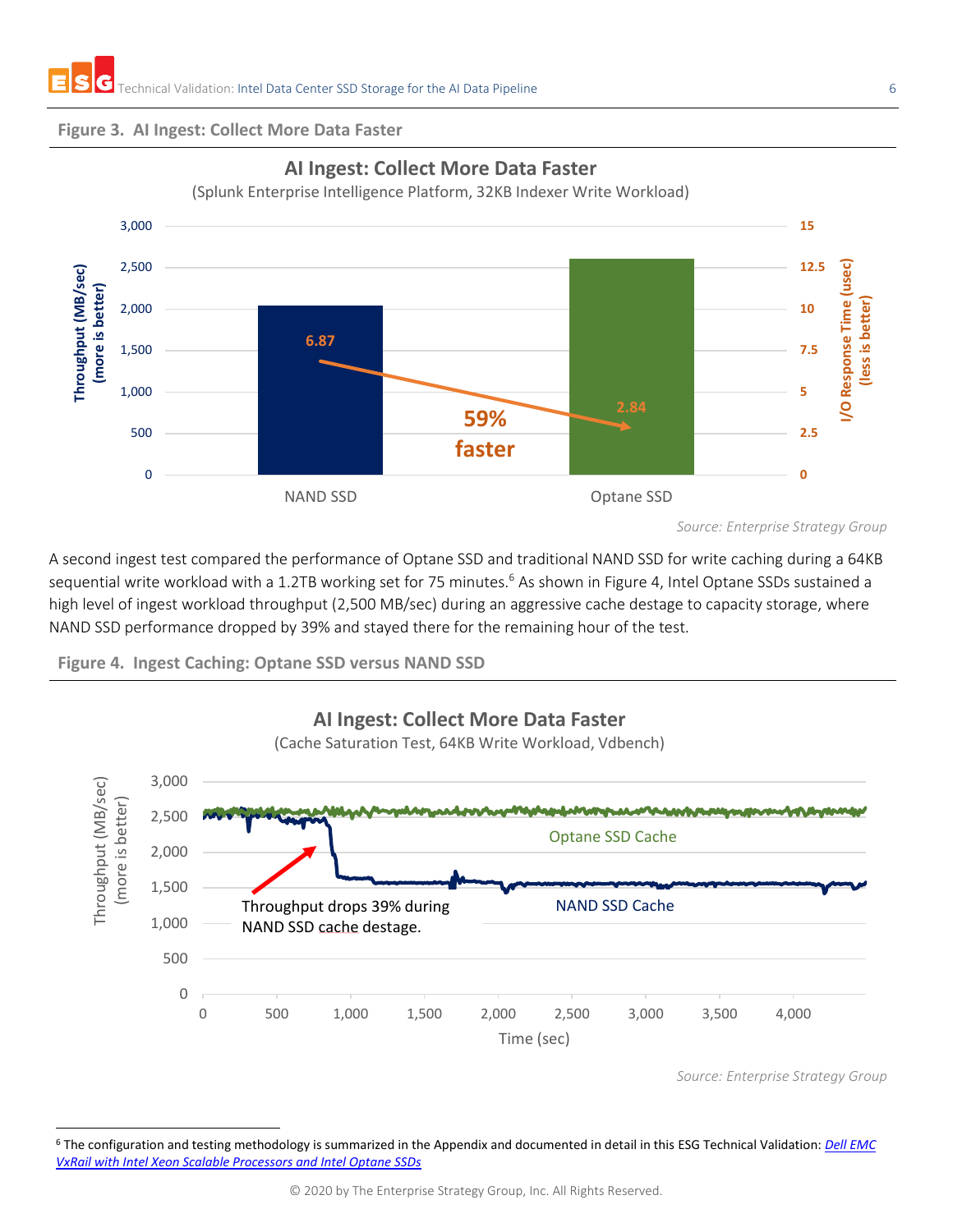## **Why This Matters**

Considering that 54% of organizations surveyed by ESG report that they typically use more than 1 TB of data to train their ML model, and 30% regularly use more than 11 TB, it comes as no surprise that nearly one in four organizations cited data storage as one of the top three parts of the infrastructure stack that would be the weakest links in their ability to deliver an effective AI/ML environment. Speed of ingest is critical, and the faster you can collect data, the faster you can get to insight.

ESG testing and analysis showed that Intel SSDs can ingest data faster than traditional NAND SSDs, and Intel Optane SSDs can do it without the performance impact of destaging, which caused a 39% drop in throughput with NAND SSDs. In short, Intel Optane SSDs enable organizations to collect more data faster, which shortens the time it takes to get answers out of your data.

#### <span id="page-6-0"></span>**Preparation**

Because of the wide variety of sizes, formats, completeness, and accuracy of raw data, ingested data needs to be prepared for use in training. Data that is missing or incomplete should be enriched or ignored. Data inconsistencies such as decimals versus commas in numbered data sets must be standardized. Data with different attributes such as images for facial recognition must be normalized. Unstructured data requires tagging and annotation. Data may be combined from different sources. Finally, the data will need transformation to the target format such as TensorFlow. This is an iterative process of varying amounts of data that are read and written, both randomly and sequentially.

This iterative process drives a mixed workload with a high degree of concurrency. The read-write ratio will vary depending on the veracity of ingested data and the level of transformation required to achieve the target format. Worst case workloads can approach 50% writes.

This test compared the performance of Optane SSD to traditional NAND SSD for a 50% read, 50% update MongoDB workload.<sup>7</sup> As shown i[n Figure 5,](#page-7-0) the Intel Optane SSD sustained 2.3x more operations per second than NAND SSD.

<sup>7</sup> The configuration and testing methodology is summarized in the Appendix and documented in detail in this report: *[Basic Performance](https://arxiv.org/pdf/1903.05714.pdf)  [Measurements of the Intel Optane DC Persistent Memory Module](https://arxiv.org/pdf/1903.05714.pdf)*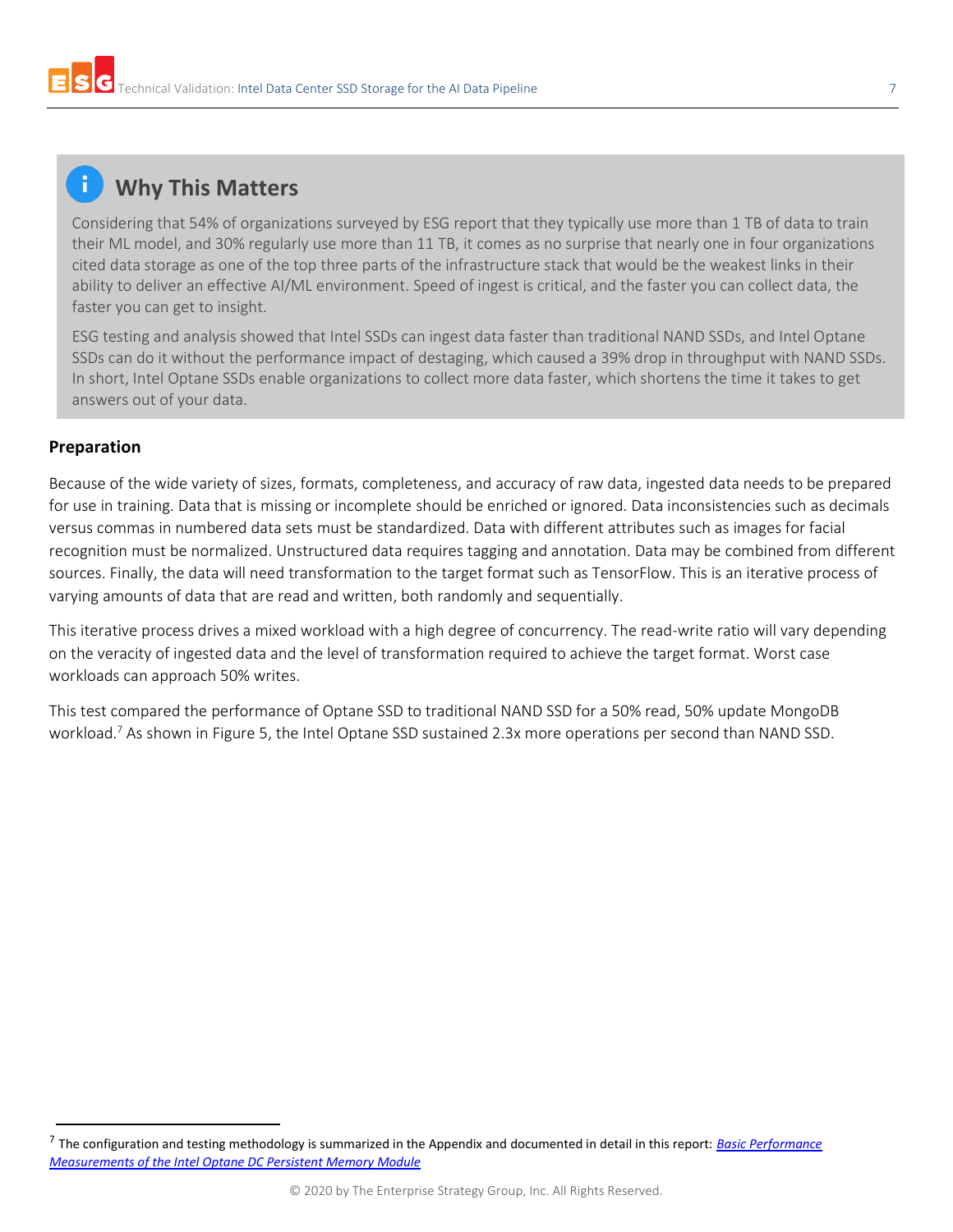#### <span id="page-7-0"></span>**Figure 5. AI Prep: Prepare More Data Faster**



### **AI Prep: Prepare More Data Faster**

(50% Read, 50% Update, MongoDB Workload)

#### **Why This Matters**

Since data preparation can consume up to 80% of AI/ML resources, storage devices that deliver high throughput and low latency with high QoS are key to reduce the time needed to prepare data. Speed of transformation will depend on storage performance. As more varied data sources are added, the demands on storage performance will only increase.

ESG testing and analysis showed that Intel SSDs were able to service a challenging 50% write workload and deliver 2.3x the number of operations per second compared to traditional NAND. ESG observed that Intel SSDs can prepare data faster, which enables organizations to prepare more data in the same amount of time, and more data can drive better, more accurate results.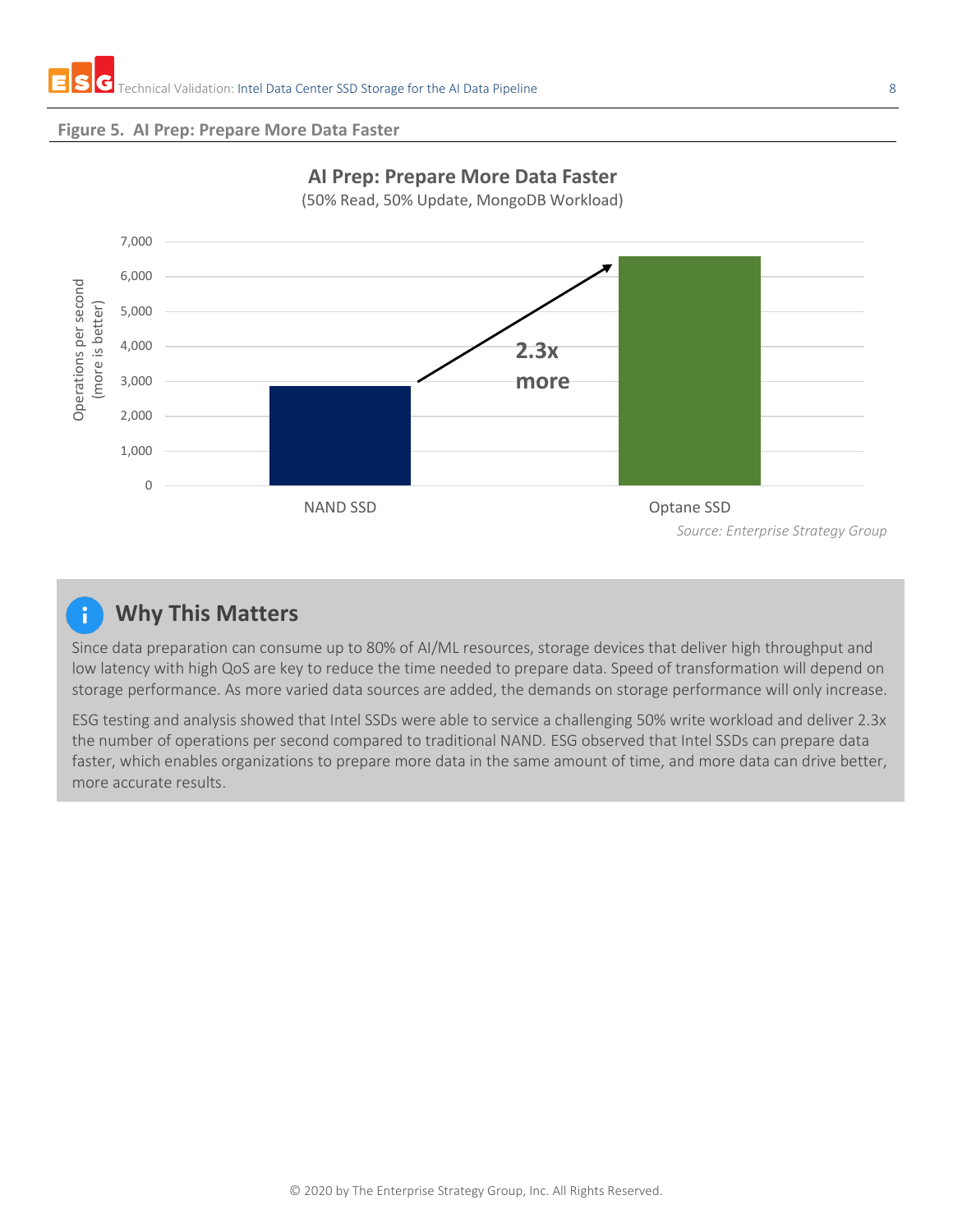#### <span id="page-8-0"></span>**Training and Inference**

Training is extremely resource intensive as it involves a repetitive set of steps that execute a sequence of mathematical functions on prepared data to identify the probability of obtaining the desired result. Results are then evaluated for accuracy and, if not acceptably high, the mathematical functions are modified and then executed again. Training is conducted with mostly random reads and some writes for checkpointing, so training benefits from storage that can sustain ultra-fast, high bandwidth random reads. Faster reads keep valuable training resources utilized and randomness helps improve model accuracy. Mitigating I/O wait time is critical at this phase.

This test compared the performance of Optane SSD to NAND SSD for training workloads by examining the search run times of a Splunk Enterprise analytics workload for search head storage media during a balanced workload test that was running a mix of ingest, index, and search operations in parallel.<sup>8</sup> As seen in [Figure 6,](#page-8-1) Intel Optane SSD completed the query in 0.2 seconds—6.5x faster—with 93% shorter I/O response times (0.05 milliseconds for Optane SSD versus 0.74 for NAND SSD).

<span id="page-8-1"></span>



*Source: Enterprise Strategy Group*

This test also included performance testing of a typical commodity hard disk drive (HDD) for Splunk Enterprise search head storage media. Compared to a typical HDD, searches completed 3.9 times faster with Intel SSD and 25.5 times faster with Optane SSD.<sup>9</sup>

Next, ESG looked at inference, where the trained model is deployed to execute decisions. Inference can be deployed in the data center or—increasingly—on edge devices. Data movement involves reading the trained model from storage into inference, writing ingested data that is being evaluated into inference, and reading inferred results back into training to improve model accuracy.

<sup>8</sup> The configuration and testing methodology is summarized in the Appendix and documented in detail in this report: *[High-Performance Data](https://www.intel.com/content/dam/www/public/us/en/documents/reference-architectures/high-performance-data-analytics-with-splunk-brief.pdf)  [Analytics with Splunk on Intel Hardwar](https://www.intel.com/content/dam/www/public/us/en/documents/reference-architectures/high-performance-data-analytics-with-splunk-brief.pdf)e*

<sup>9</sup> 5.1 second search runtimes for HDD versus 1.2 seconds for Intel SATA SSD and 0.2 seconds for Intel Optane SSD.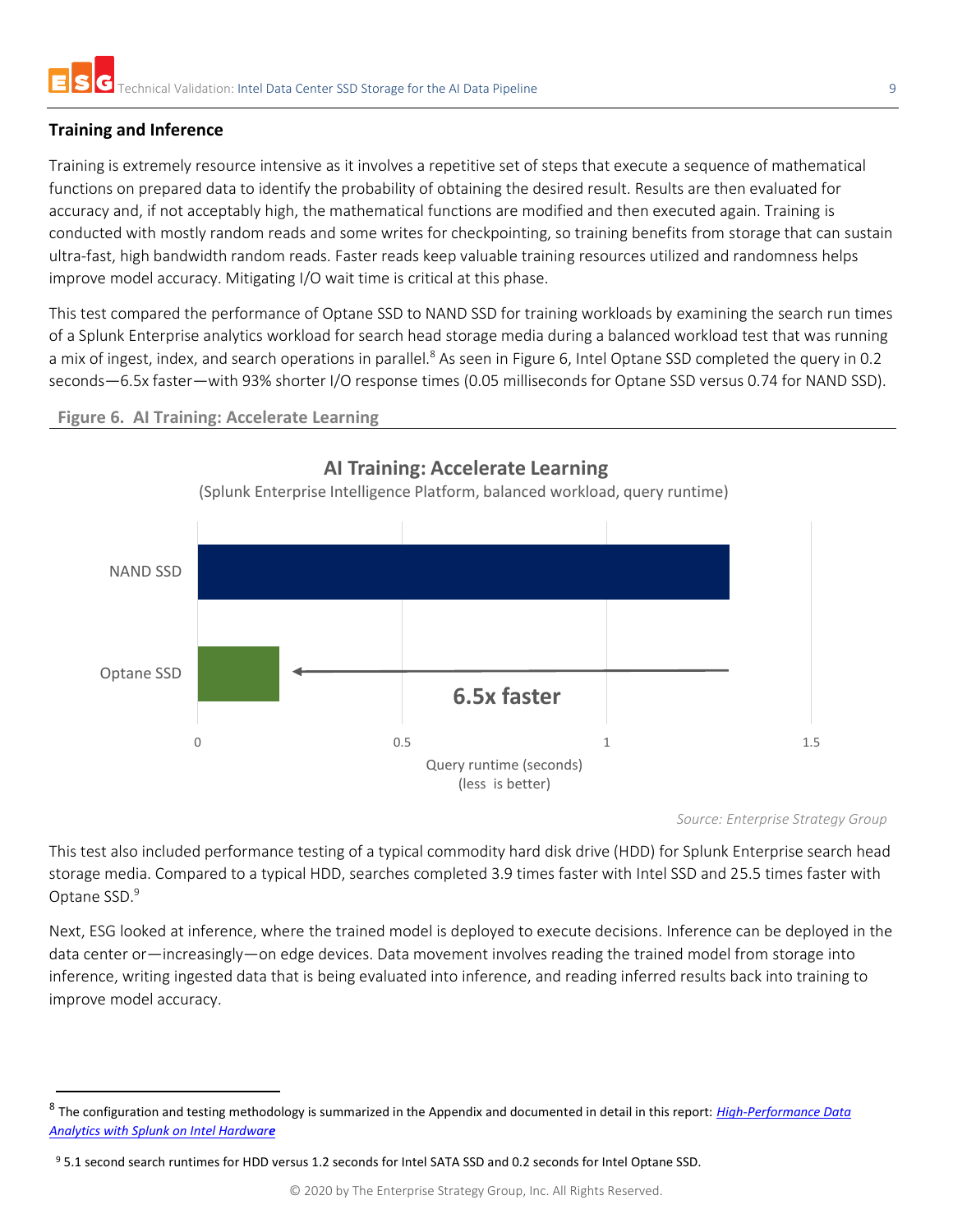This test compared the performance of Optane SSD to NAND SSD for inference workloads training workloads with a 4KB random I/O workload composed of 70% reads and 30% writes.<sup>10</sup>

As shown in [Figure 7,](#page-9-0) the Intel Optane SSD was able to sustain 32% more I/O operations per second with 24% faster I/O response times compared to NAND SSD.

<span id="page-9-0"></span>**Figure 7. AI Inference: Accelerate Insight and Action**



**AI Inference: Accelerate Insight and Action from New Data**



(70% read, 30% write, 4KB Random Workload, HCIbench)

## **Why This Matters**

Training and inference are where the rubber meets the road in AI and ML. Both have a random-access pattern, both are read-intensive, and both require high performance storage with exceptionally low response time. Inference deployment can be in the data center or, increasingly, at the edge. Real-time edge deployments not only need the trained model read into inference quickly, they can also require fast writes of ingested data for real-time decision making. As more edge deployments adopt reinforcement learning—a method where accuracy is evaluated and acted on at the edge storage performance requirements will increase.

ESG analyzed Intel SSDs running workloads designed to simulate the access patterns and I/O characteristics of both training and inference and found that Intel Optane SSDs were able to provide higher performance, faster run times, and lower response times, which can accelerate an organization's time to insight and action.

<sup>10</sup> The configuration and testing methodology is summarized in the Appendix and documented in detail in this ESG Technical Review: *[Hitachi Unified](https://www.hitachivantara.com/en-us/pdfd/analyst-content/unified-compute-platform-hc-esg-technical-review.pdf?f=1)  [Compute Platform HC](https://www.hitachivantara.com/en-us/pdfd/analyst-content/unified-compute-platform-hc-esg-technical-review.pdf?f=1)*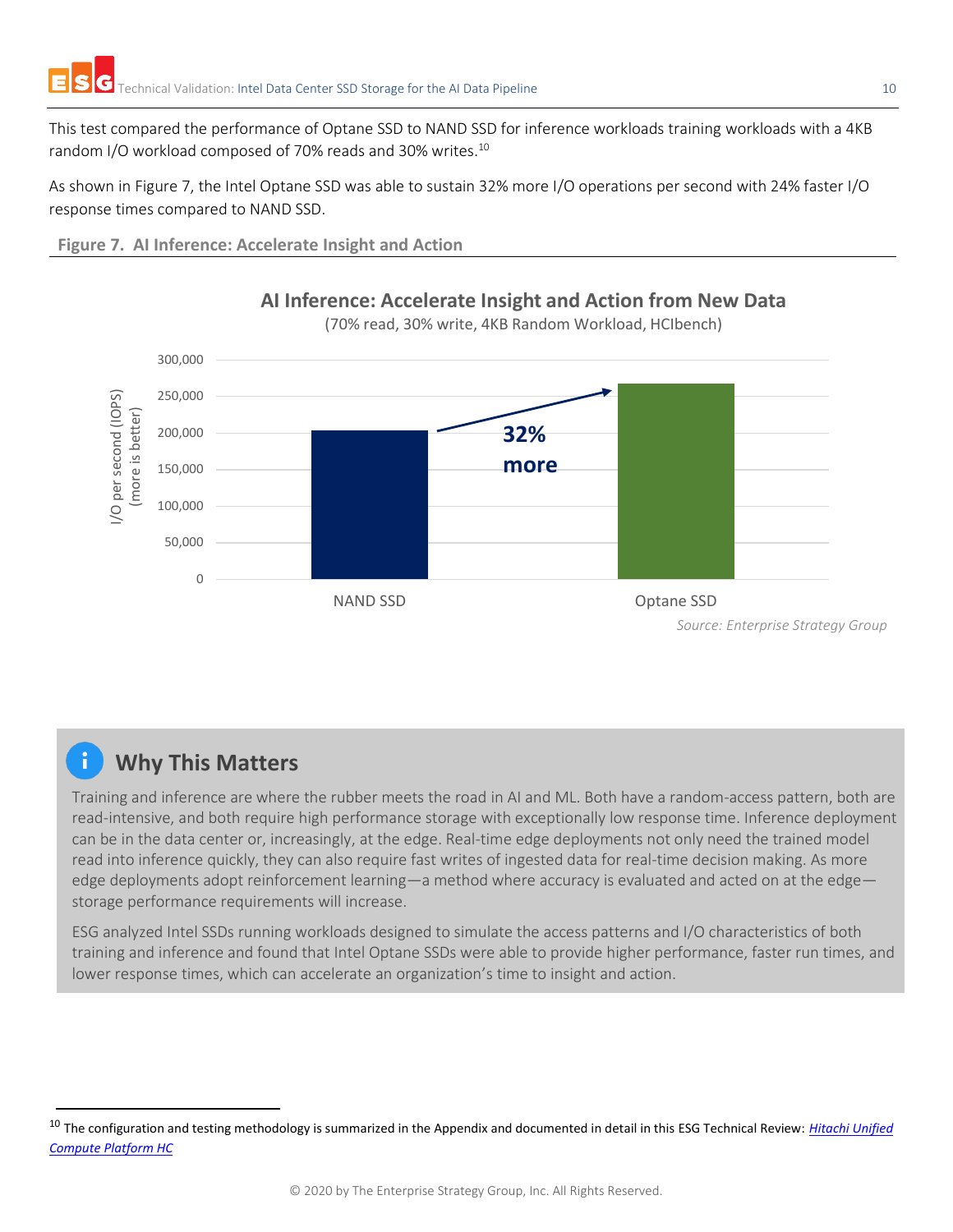#### <span id="page-10-0"></span>**The Bigger Truth**

ESG research reveals that organizations recognize that AI and ML can help them achieve multiple, strategic business objectives, including improved operational efficiency (60%), stronger cybersecurity (47%), better customer satisfaction (45%), and improved quality of products and services (44%). It should come as no surprise that 100% of organizations surveyed are either already leveraging AI/ML or are planning to in 2020.

In addition, enterprises are increasingly deploying data lakes or common data pipelines to reduce complexity, increase efficiency, and most importantly, derive more and better insights by building multiple instances of AI usages, data analytics, and reporting on these data lakes. This approach will challenge the performance storage layer, with the need to support high workload variability and high concurrency, while consistently delivering predictably low latency. As these organizations realize more value from AI, the amount of stored data will continue to increase at a quickening pace, stressing the ability of capacity storage to scale efficiently.

Intel SSDs are designed to offer the performance required for the I/O demands of AI/ML workloads using Intel Optane technology's consistently low latency to enable faster time to trained models, and high throughput, even through buffer destage, to improve ingest performance. Intel NAND-based SSDs can scale the capacity layer much more consistently and efficiently than HDDs, with better availability.

The performance test results and ESG analysis in this report illustrate how a combination of Intel Data Center SSD technologies can be used to meet the demanding storage requirements of all stages of the AI data pipeline. Intel Optane SSDs ingested data 59% faster than traditional NAND SSDs while avoiding a 39% performance impact of write cache destaging. During the AI preparation phase, more than twice the number of operations per second were achieved with Intel Optane SSDs (2.3x more). During the training phase, analytics search runtimes completed 3.9 times faster than a typical HDD with Intel SSDs and 25.5 times faster with Intel Optane SSDs. Workloads that simulate the access patterns and I/O characteristics of both training and inference proved that Intel Data Center SSDs provide higher performance, faster run times, and lower response times.

The results presented in this report were harvested from a variety of publicly available benchmarks from ESG, Splunk, and the University of California San Diego. The I/O characteristics of each phase of the AI pipeline were cross referenced with existing benchmarks with a goal of quantifying the performance benefits of Intel Data Center SSDs. While these discrete results demonstrate how Intel Data Center SSDs improve performance at each stage of the AI data pipeline, ESG looks forward to testing with a single storage solution due to the fact that reference architectures and emerging best practices are using a common storage infrastructure for all stages of AI data pipeline data processing.

If your organization is looking to build an efficient, scalable, future-proof AI infrastructure, leveraging storage that is efficient, performant, available, and flexible enough to service both performance and capacity tiers is a key to success. ESG believes that you should consider the advantages of Intel Data Center SSDs to optimize, store, and move larger, more complicated data sets through the AI pipeline and get to insight quicker.